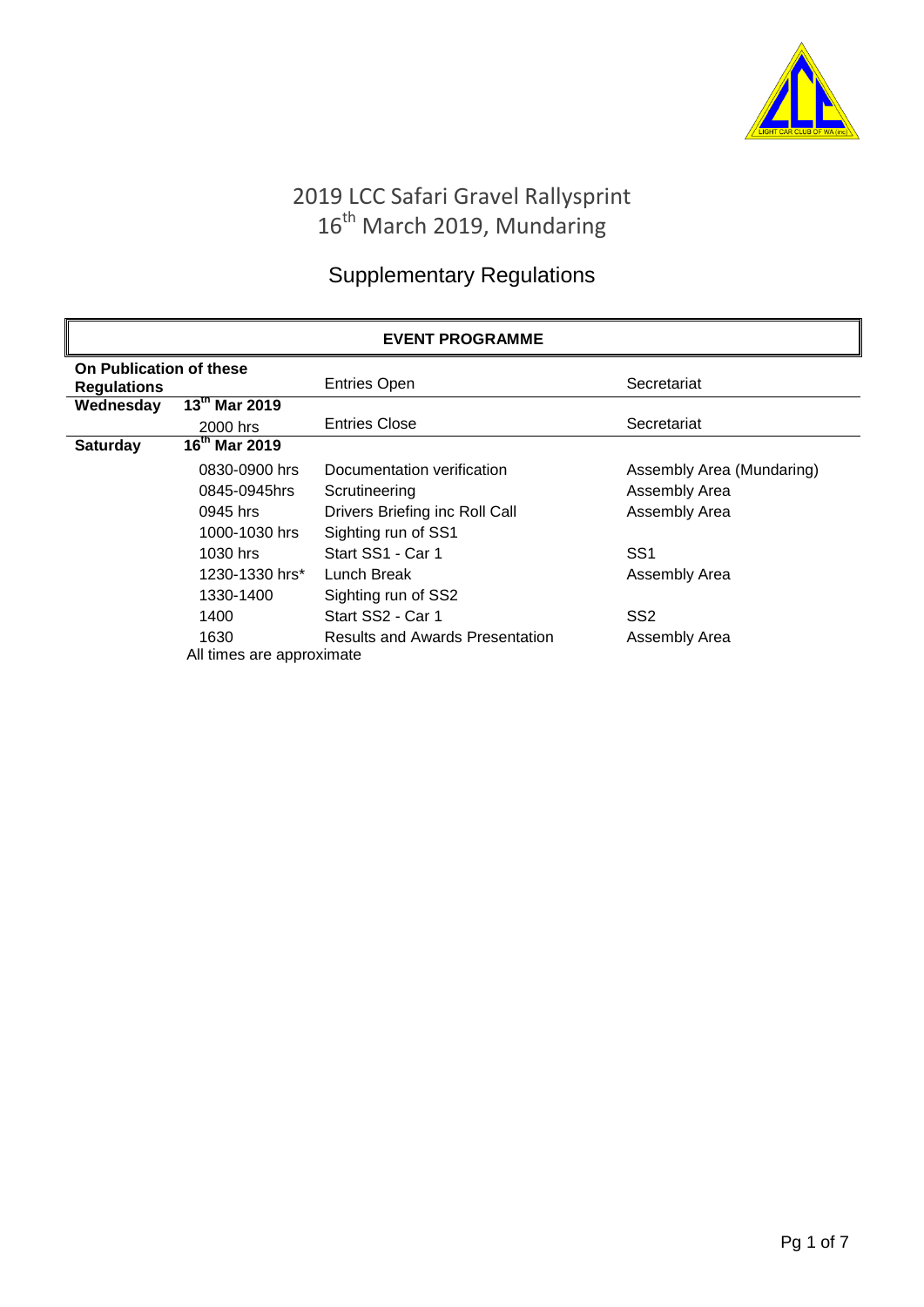# **1 ORGANISATION**

The LCC Safari Gravel Rallysprint shall be a **Multi-Club S2 Rallysprint** held under the FIA International Sporting Code including Appendices, the National Competition Rules (NCR) of the CAMS, the National Rally Code and the CAMS Rallysprint Standing Regulations, these Supplementary Regulations, any Further Regulations and any authorised Bulletins which may be issued.

This Event will be conducted under and in accordance with CAMS OH&S, CAMS Safety 1<sup>st</sup> and Risk Management Policies, which can be found on the CAMS website at [www.cams.com.au.](http://www.cams.com.au/)

Certain public, property, professional indemnity and personal accident insurance is provided by CAMS in relation to the Event. Further details can be found in the CAMS Insurance Handbook, available at [www.cams.com.au](http://www.cams.com.au/)

#### **1.1 THE EVENT**

| Name                      | The 2019 LCC Gravel Rallysprint                             |
|---------------------------|-------------------------------------------------------------|
| Date                      | $16th$ March 2019                                           |
| <b>Nature</b>             | Multi-Club S2 Rallysprint                                   |
| <b>Status</b>             | Stage timed Rallysprint event run on unsealed roads         |
|                           | Competing crews shall consist of a driver and co-driver.    |
| <b>CAMS Permit Number</b> | 619/1603/01                                                 |
| Organising Club           | The Light Car Club of WA Inc - PO Box 453 Bayswater WA 6933 |

## **1.2 AREA USED**

Mundaring

## **1.3 ORGANISING COMMITTEE**

| Geoff Leatt-Hayter<br>Clerk of the Course<br>Event Secretary<br>Georgina Helm<br>1804114 | 0401 219 064<br>889877 – Judge of Fact<br>0416 612 324 |
|------------------------------------------------------------------------------------------|--------------------------------------------------------|
|------------------------------------------------------------------------------------------|--------------------------------------------------------|

#### **1.4 CAMS OFFICIALS**

| Chief Steward:           | <b>Rosemary Percival</b> | 9662578 |
|--------------------------|--------------------------|---------|
| Steward                  | Neal Johnson             | 881096  |
| <b>Chief Scrutineer:</b> | Ross Johnson             | 1022914 |
| Course Checkers:         | Mike Rowston             | 9884293 |

#### **1.5 ADDRESS FOR CORRESPONDENCE**

| Email:          | LccWAInc@gmail.com                                                                             |
|-----------------|------------------------------------------------------------------------------------------------|
| Postal Address: | <b>LCC Gravel Rallysprint</b><br><b>Event Secretary</b><br>42 Ryrie Ave<br><b>COMO WA 6152</b> |

# **2 ENTRIES**

Entries may only be made by using the online entry on LCC web site: [http://lightcarclub.com.au.](http://lightcarclub.com.au/)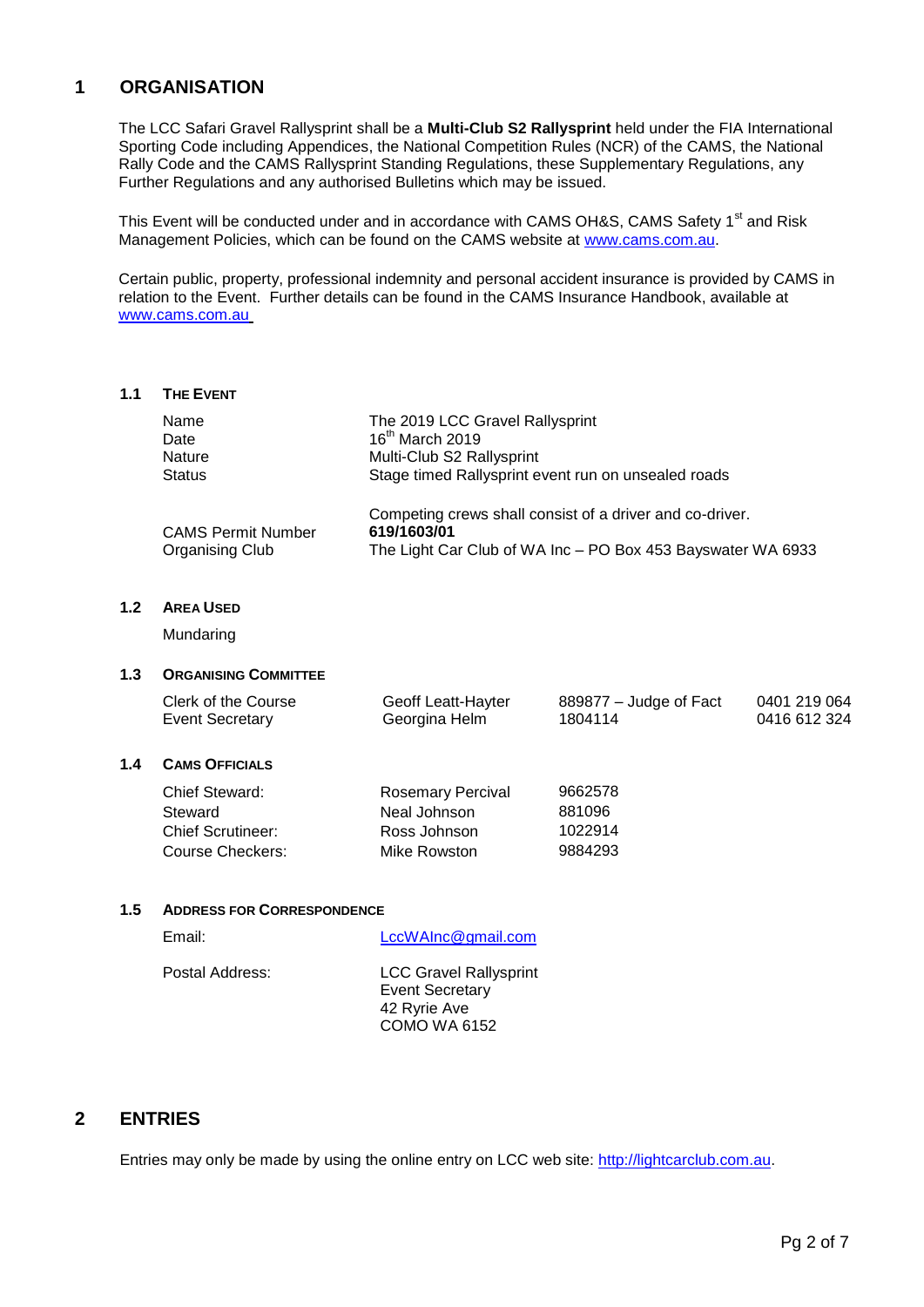## **2.1 ENTRY FEE**

Entry fee of \$250 payable via EFT.

Bank account details are: Account Name: The Light Car Club of WA BSB: 066-125 Account No: 10194375 Reference: Drivers surname

The maximum number of entries will be 50, with entries accepted in order of receipt.

Entries may be refused in accordance with NCR 83 of the current CAMS Manual of Motor Sport.

#### **2.2 EVENT DETAILS**

Two separate stages of 8km length that will be run multiple times giving a minimum competitive distance of 32Km.

Competitors shall line up from the assembly area at the stage start in order. Competing vehicles will start on one minute intervals. Competitors must run the entire stage without deviating from the course and complete it through the flying finish. Competitors must then significantly reduce speed and stop at the designated point for recording their stage time.

The start and flying finish and stop points will be marked with FIA standard rally symbols.

Once clear of the stop point, competitors may then travel back to the assembly area.

#### **NOTE:**

- ALL vehicles (including any support vehicles) must have a completed copy of the event DRA permit. This will be issued via email and must be completed by competitors prior to the event
- There is no public access to the event area.
- Due to the nature of the event, crews will be unable to leave the event area until completion of competition.
- Directions to the assembly area will be emailed to competitors prior to the event.

#### **2.3 DRIVERS BRIEFING AND SIGN ON**

All competitors must attend the compulsory Drivers' Briefing and shall have signed on prior to the Briefing.

#### **2.4 CREW ELIGIBILITY**

For a S2 Rallysprint, each crew member must hold a minimum of a CAMS Clubman Rally or National Rally Junior licence.

#### **2.5 VEHICLES**

Each vehicle must comply with Schedule A.

The following minimum requirements shall be met:

(a) A fire extinguisher complying with Schedule H, and compliant at the commencement of each run. The fire extinguisher is to be properly fitted in the passenger compartment.

(b) an effective silencer shall be fitted at all times

(c) mudflaps of stout material must be fitted in accordance with the NRC;

(d) a full type 3 safety cage as specified in Schedule J shall be fitted to each vehicle;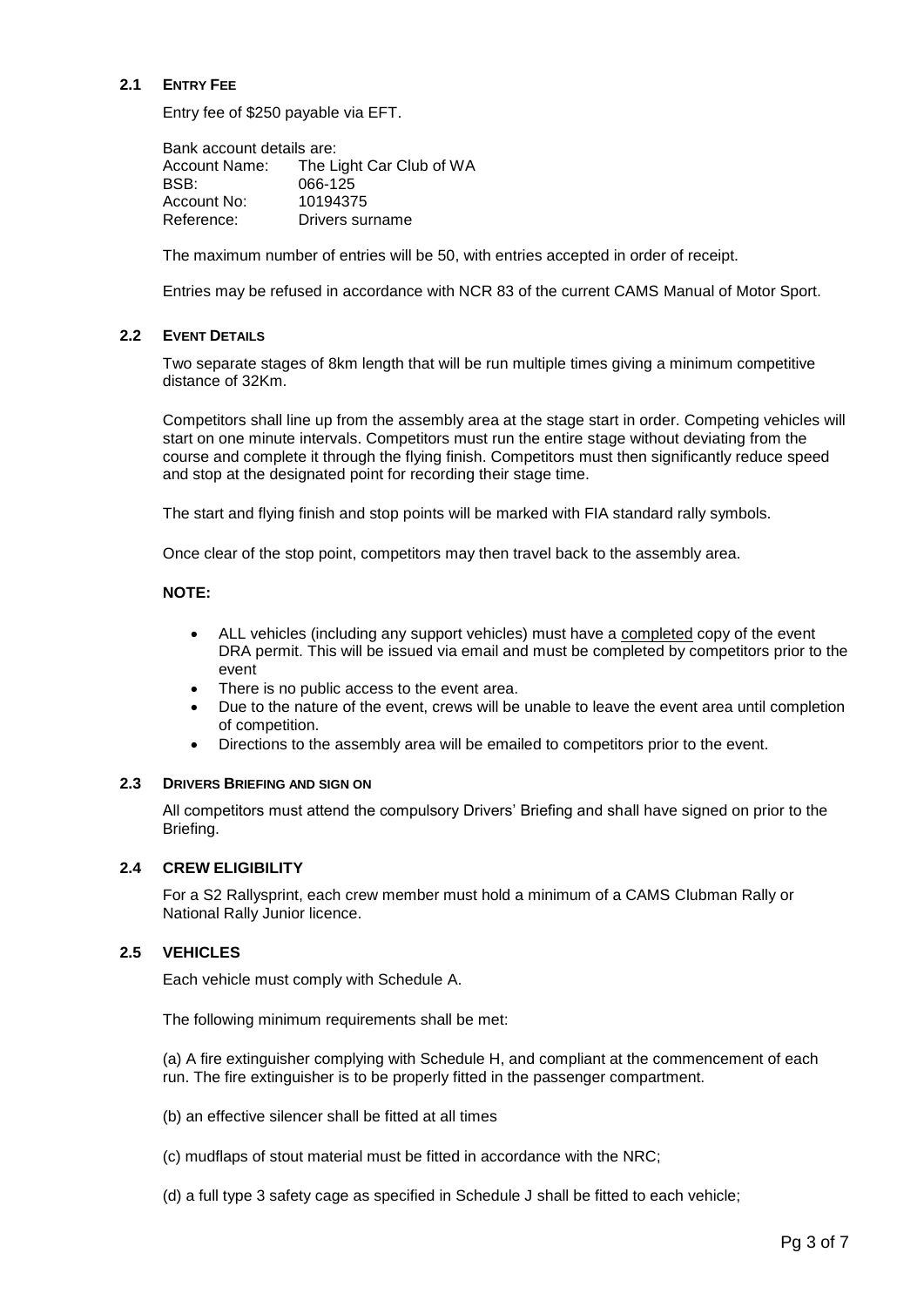(e) where a vehicle is fitted with a full safety cages complying with Schedule J, attention is drawn to Schedule J Article 4.1.

(f) a minimum of a Type A full safety harness complying with Schedule I is required for each crewmember;

(g) two reflective safety triangles must be carried in each vehicle, mounted in the driving compartment, such that each crew member can retrieve the triangle for use quickly;

(h) civil road registration is not required as the event will be conducted entirely on closed roads. Article 1 of Schedule R does not apply;

(i) open vehicles are not permitted; and

(l) it is not required to have a CAMS Vehicle Log Book for each vehicle, but where a log book has been issued to a vehicle it must be presented.

#### **2.6 CANCELLATION**

The organisers reserve the right to cancel, abandon or postpone the event if there is insufficient number of entries into the event to cover budget set by Organisers or by reasons of force majeure or safety in accordance with NCR 59 of the current CAMS Manual.

## **2.7 NOTICES TO COMPETITORS – CREW CONDUCT**

Crews are reminded that normal road traffic rules apply on liaisons. Please be aware that all liaisons are to be treated as quiet zones. Breaches of this regulation will result in penalty.

Competitors are reminded that their behaviour, and that of their service crew, during and after the event is under scrutiny, accordingly anyone seen to be behaving in manner likely to bring the sport into disrepute will be reported to the Stewards of the Meeting for consideration of exclusion or other penalty.

#### **2.8 SAFETY & PUBLIC RELATIONS ON ROAD SECTIONS**

Crews are advised that all road sections are subject to special conditions. This applies to all roads except between the Start line of a Special Stage and the Stop Control located soon after the Flying Finish.

In these sections the following applies:

- 60kph maximum speed limit on unsealed sections of road (or less depending on road speed limit signs including for road works)
- No vehicle braking or accelerating whatsoever other than as required to safely traverse the road section. No swerving unless for the avoidance of an unexpected hazard.
- No passing or overtaking on unsealed roads except if a vehicle ahead is slowing to stop or turning off the road (such as into spectator points etc.)

Competitors observed taking these actions and reported to the organisers by any Event Official, Police Officer or CAMS official will face the following penalties:

- $\bullet$  1<sup>st</sup> offence \$250 fine
- $\bullet$  2<sup>nd</sup> offence 1 minute time penalty
- $\bullet$  3<sup>rd</sup> offence Exclusion from the event and/or results

These penalties will be applied by the Clerk of the Course as soon as possible after the report. Crews will then have the option to lodge a protest with the Stewards of the event, however the penalties will apply until such time as the Stewards or CAMS' normal judicial processes deem otherwise.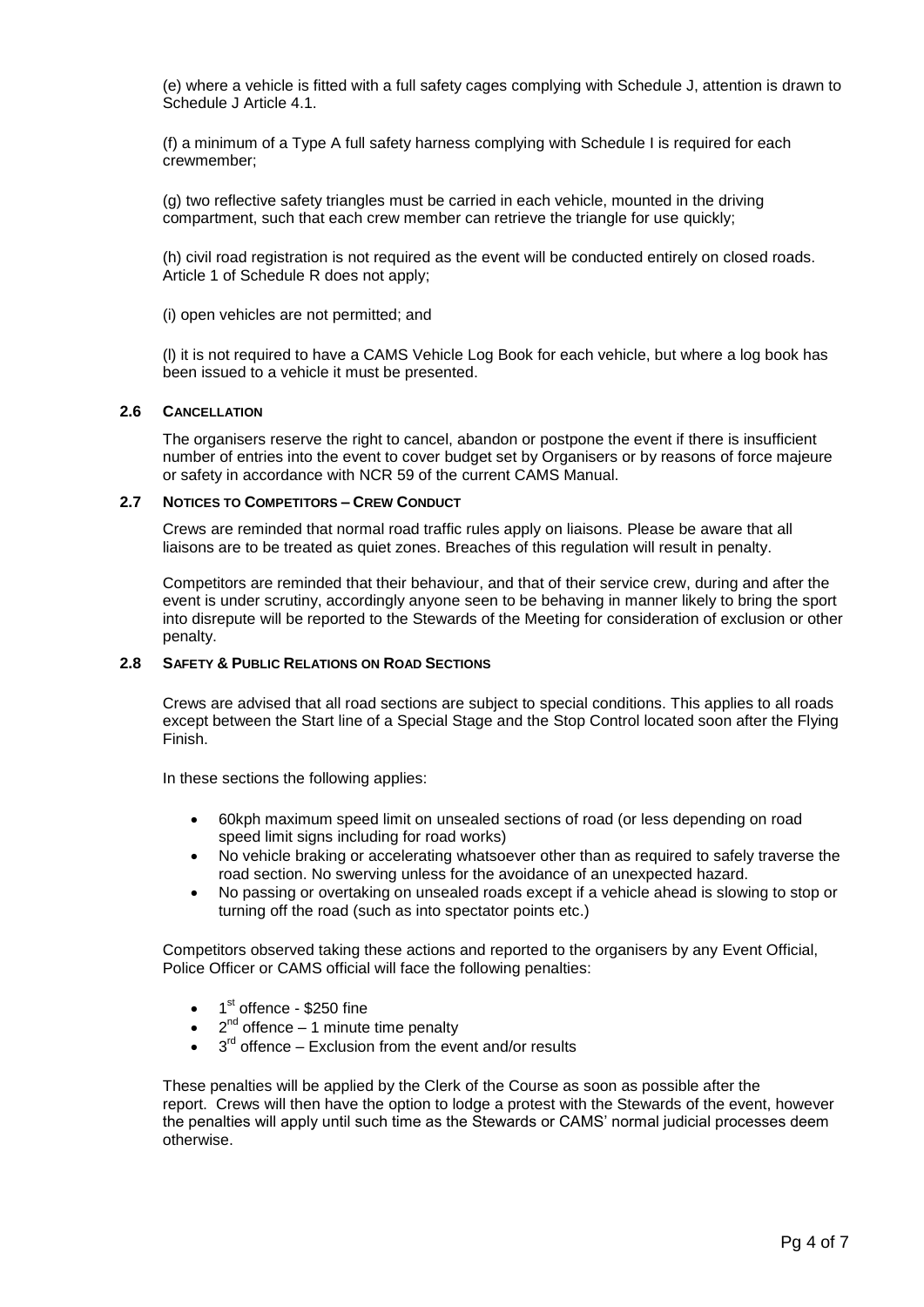#### **2.9 SCRUTINY**

Scrutiny shall be conducted on the day within the designated assembly area.

Competitors are reminded that in accordance with NCR 67, they must present the following items to the pre-event documentation check:

- CAMS Licence for Competitor, Driver and Co-Driver (CR/CRN licence or superior)
- Current CAMS Affiliated Car Club Membership Card for Driver and Co-Driver
- Civil Driving licences for both Crew Members (not required if Co-Driver has a navigator only licence)
- CAMS Vehicle Log Book
- CAMS Roll Cage Certification Documents

#### **2.10 VEHICLE PRESENTATION**

Vehicles when presented for scrutiny must be in a clean condition. There must be no mud or dust on any of the coachwork, engine area, wheel arches or under body of the vehicle. Vehicles must be adequately muffled to comply with noise restrictions.

#### **2.11 HELMET AND CLOTHING SCRUTINY**

Competitors are advised that the Scrutineer will inspect Crews' clothing, footwear and helmets during Pre-event scrutiny. All such items should be presented at this time. All Crew apparel shall comply with Schedule D of the CAMS Manual.

#### **2.12 SAFETY - DISPLACING COURSE MARKERS**

Crews are advised that if they displace any course markers (e.g. Bunting Tape, Mesh, Plastic Delineators, Caution Board, Corner Markers etc.) during the stage (e.g. Overshooting a corner or intersection) that they MUST provide specific details, including the location of the course markers, to the Officials at the next Stop Control. Failure to provide details will result in referral to the Stewards for consideration of a penalty.

#### **2.13 SAFETY – STOPPING ON STAGE (OK / SOS BOARD)**

Crews are advised that if they stop during a Special Stage that they **MUST** safely display their Safety Triangles and the OK / SOS Sign to following Crews. This is particularly important where the vehicle is not readily visible to following Crews (e.g. Vehicle is located well off the course on a side road). Failure to display Safety Triangles and/or the OK / SOS Sign will result in referral to the Stewards for consideration of a penalty.

# **3 AGENCIES INDEMNITIES**

Representatives of the Department of Biodiversity, Conservation and Attractions (DBCA), Forest Products Commission (FPC), Local Authorities, Department of Water (DOW) and the Water Corporation (WC) have not inspected the route or adjacent roads and cannot guarantee that the roads are or will be suitable and safe for the purpose of the Rallysprint.

Accordingly, each person uses the roads entirely at his or her own risk.

# **4 TIMING & RESULTS**

Timing shall be to the second.

The winner of each competition within the event shall be the competitor who achieves the lowest aggregate elapsed time. The aggregate elapsed time shall be calculated by adding together the results for each crew from each run of each stage of the event (inclusive of penalties). All stage runs shall count towards the aggregate time.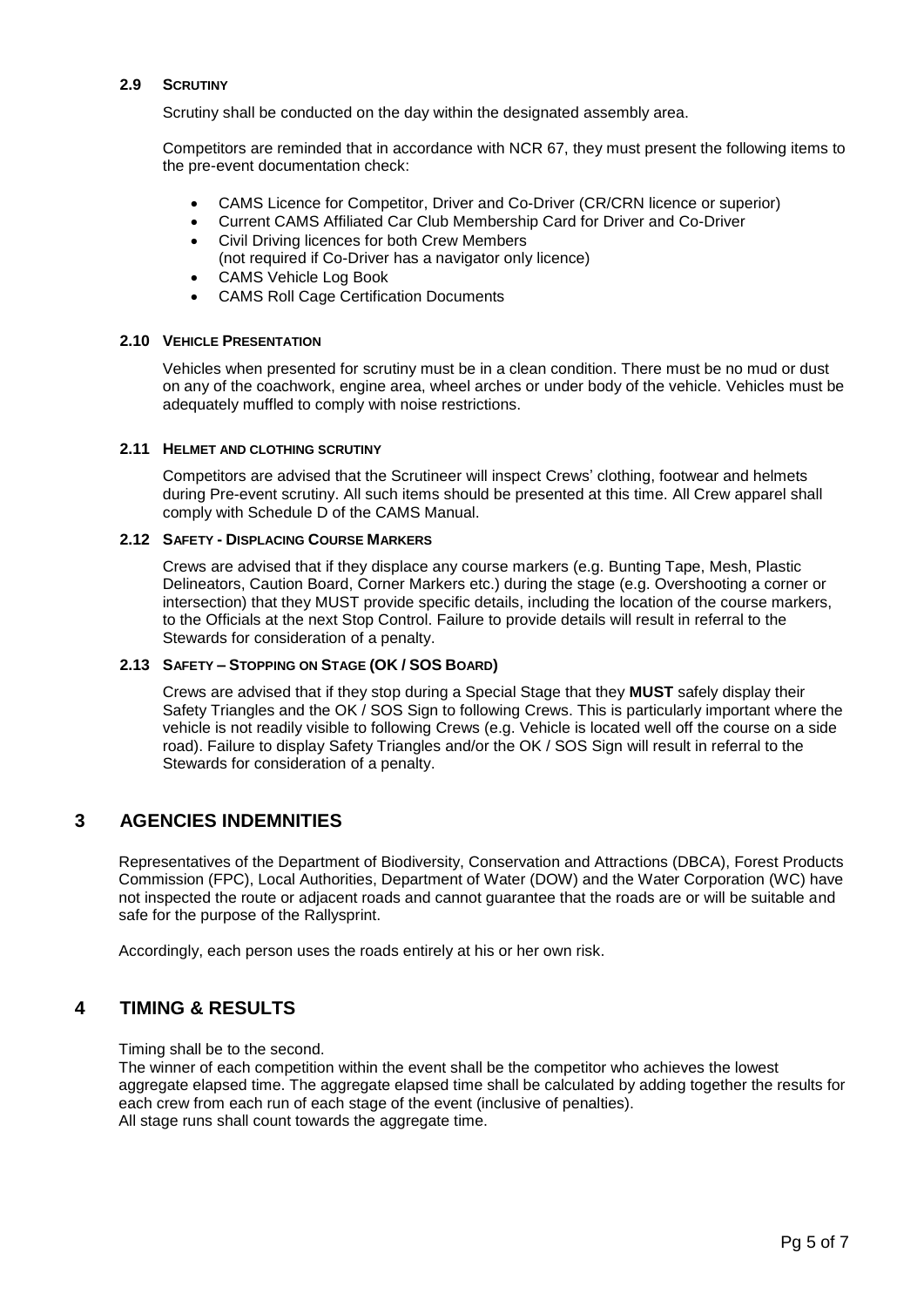# **5 AWARDS**

## **5.1 TROPHIES**

Trophies will be award for:

- First 4WD
- First 2WD
- First Junior

### **5.2 PRESENTATION**

An awards presentation will be held immediately after the event.

# **6 USE OF PROHIBITED SUBSTANCES**

## **ALCOHOL, DRUGS AND OTHER SUBSTANCES**

Any holder of a CAMS 'Competition' or 'Officials' licence (or equivalent licence issued by another ASN) may be tested for the presence of drugs (or other banned substances) and subject to a penalty(ies) for a breach in accordance with the CAMS Anti-Doping Policy and/or the CAMS Illicit Drugs in Sport (Safety Testing) Policy as published on the CAMS website. Consumption of alcohol in the paddock, pits or any section of the competition venue/course under the control of the Officials is forbidden until all competition is concluded each day. Accordingly, any holder of a CAMS 'Competition' or 'Officials' licence (or equivalent licence issued by another ASN) may also be tested for the presence of alcohol by a CAMS Accredited Testing Official (CATO) in accordance with the CAMS Standard Operating Procedure for Breath Alcohol Testing.

# **7 SOS SIGN**

All competitors are reminded that there is to be a laminated SOS sign contained in the competition vehicle.

# **8 PROTEST**

Protest must be lodged in accordance with Part XII of the NCR's in the current CAMS Manual.